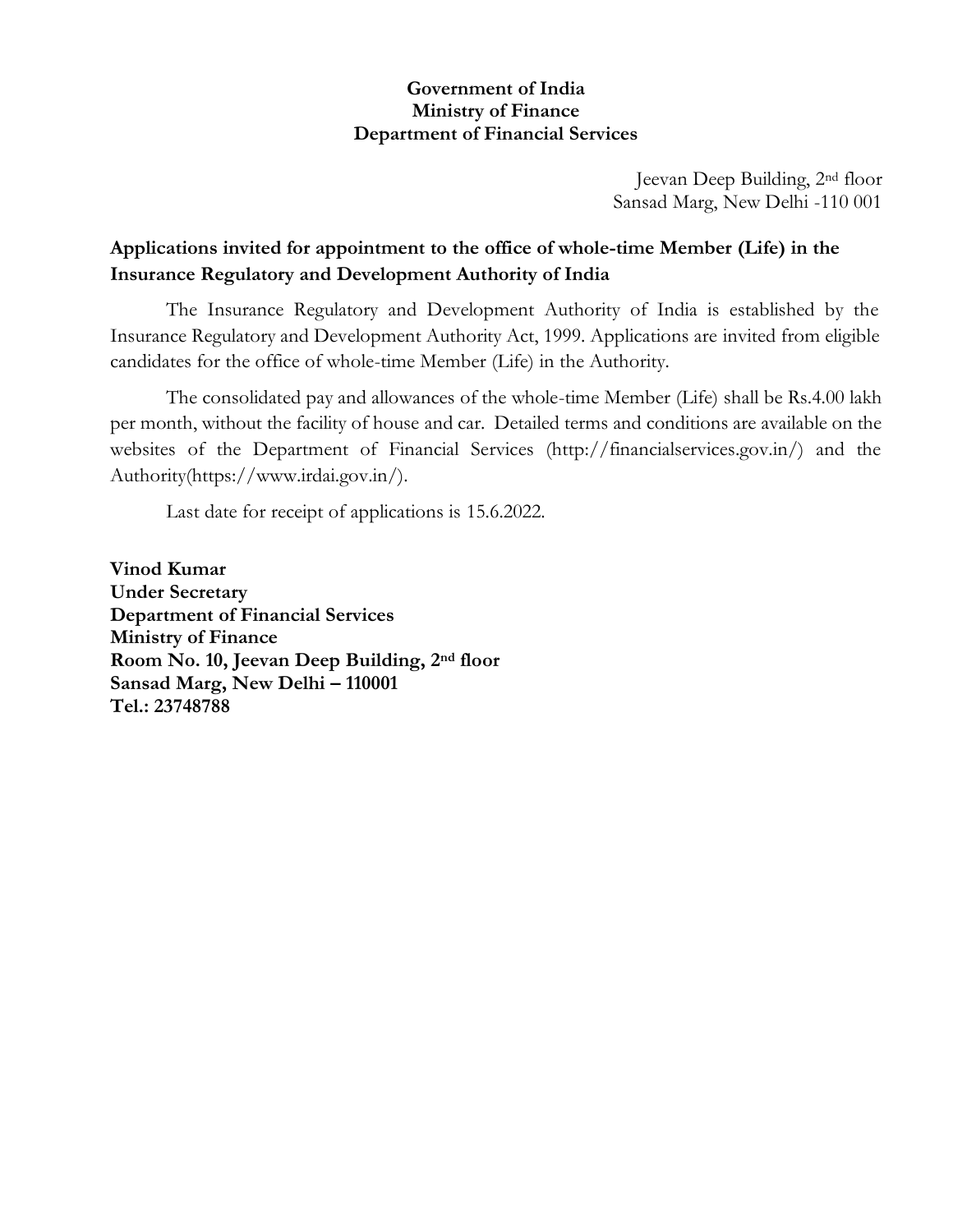# **Applications invited for the office of whole-time Member (Life) in the Insurance Regulatory and Development Authority of India**

### 1. **Qualifications and experience**:

- (a) The applicant must be a person of ability, integrity and standing who have knowledge or experience in life insurance, general insurance, actuarial science, finance, economics, law, accountancy, administration or any other discipline which, in the opinion of the Central Government, would be useful to the Authority.
- (b) The applicant should preferably have at least 25 years' experience in the area of Insurance (including life and health insurance), with a minimum of three years' experience at a senior level, not below the rank of a Chief General Manager of the Reserve Bank of India or equivalent thereto in other regulatory bodies or financial institutions/insurance companies.
- (c) The applicant should be a citizen of India.

Elaborating further:

- (i) The applicant should preferably have at least 25 years of relevant work experience, leading to a senior executive or management position in the organisation concerned.
- (ii) An applicant government servant should preferably have worked at least at the level of Additional Secretary to the Government of India or its equivalent level in State Governments.
- (iii) An applicant from the regulatory sector should preferably have worked at least as Executive Director in the regulatory body.
- (iv) An applicant public sector official should preferably have worked at a level which is at least one level immediately below the Board level.
- (v) A private sector applicant should preferably have worked at the level of functional head at a level which is at least one level immediately below the Board level.
- (vi) An applicant who is an academician should preferably have worked at least as professor in the department or faculty concerned.
- (vii) An applicant who is a professional other than that falling in any of the aforesaid categories should preferably have experience and credentials in professional fields that are broadly the equivalent to those referred to in clauses (a) and (b) above.
- (viii) The applicant should have a proven track record of leadership and authority in decisionmaking.
- 2. **Age**: The applicant should have a minimum of two years of residual service as on the date of vacancy i.e. 31.7.2022, *i.e.*, the applicant's age should not exceed 60 years on the said date.
- 3. **Salary and allowances**: Consolidated pay and allowances of the whole-time Member shall be Rs. 4,00,000 per month, without the facility of house and car*.* Other terms and conditions of service of the Member shall be governed by the Insurance Regulatory and Development Authority (Salary and Allowances payable to and other Terms and Conditions of Service of Chairperson and other Members) Rules, 2000.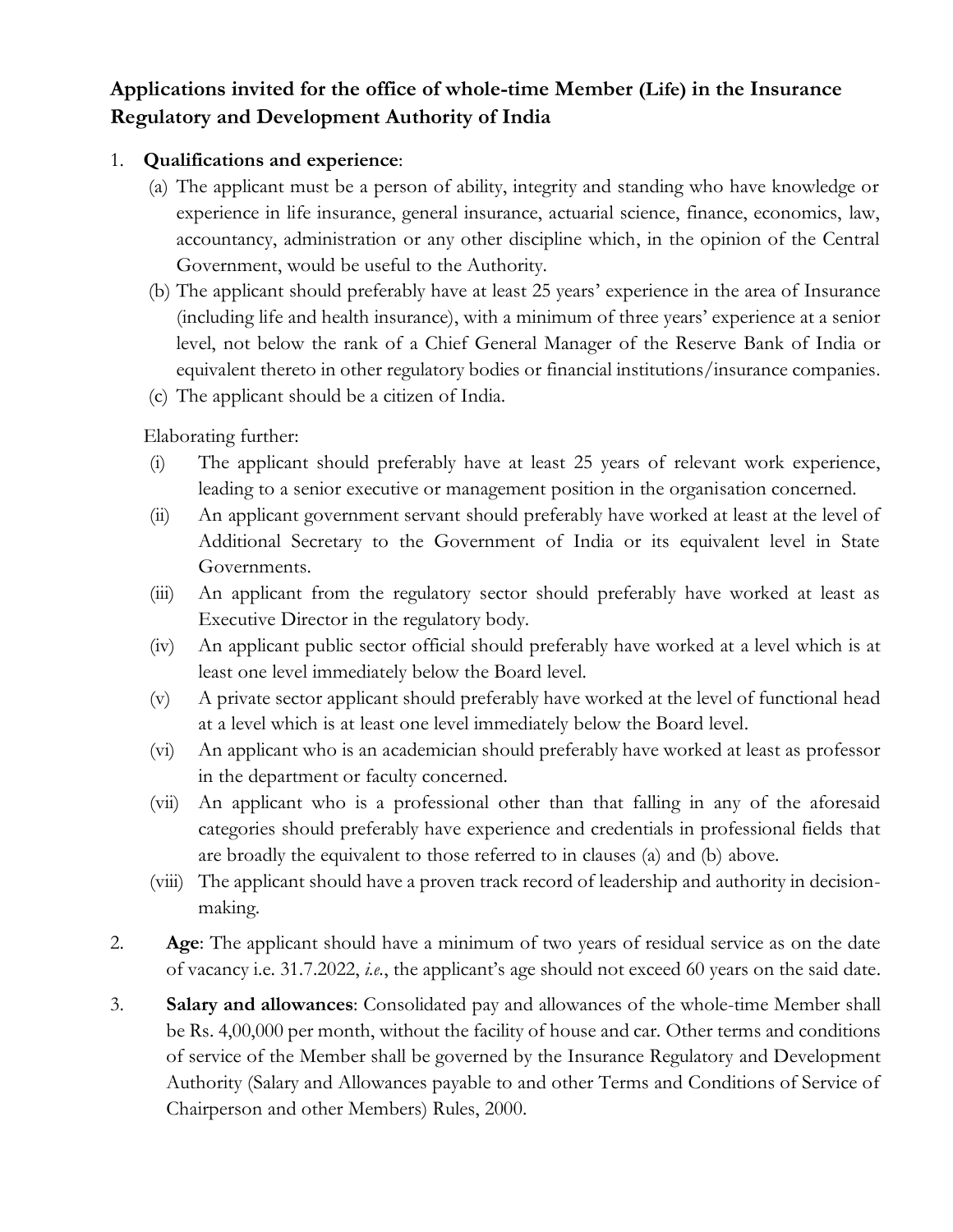- 4. **Term of office**: The term of office of the Member shall be in accordance with the relevant provisions under the Insurance Regulatory and Development Authority Act, 1999 and the decision of the appointing authority in this regard, provided that no person shall hold office as whole-time Member after attaining the age of sixty-two years.
- 5. **Submission of application**: Application duly filled in prescribed format, together with the applicant's *curriculum vitae*, one passport-size photograph and the names and contact details of three referees, should be sent in a closed cover, superscripted "Application for wholetime Member (Life), Insurance Regulatory and Development Authority of India", to:

Vinod Kumar Under Secretary Department of Financial Service Ministry of Finance Room No. 10, Jeevan Deep Building, 2nd floor Sansad Marg, New Delhi – 110001 Tel.: 011 23748788

6. **Last date for receipt of applications**: 15.6.2022 (In case the closing date happens to be public holiday, the next working day will be the last date for receiving of applications).

Notes:

(i) Ministry of Finance, Department of Financial Services will, in no case, be responsible for nonreceipt of applications or any delay in receipt thereof.

(ii) The appointment shall be made by the Central Government on the recommendation of the Financial Sector Regulatory Appointment Search Committee. The committee is also free to identify and recommend, based on merit, any person other than those who have applied for the office. In respect of outstanding candidates, the committee may also recommend relaxation in eligibility and qualifications and experience criteria.

(iii) The Government reserves the right to cancel or withdraw the selection and appointment process at any stage due to administrative exigencies, if any, without assigning any reasons therefor.

(iv) Serving officials applying for the post are required to send Vigilance Clearance from the CVO of respective organisation alongwith the application.